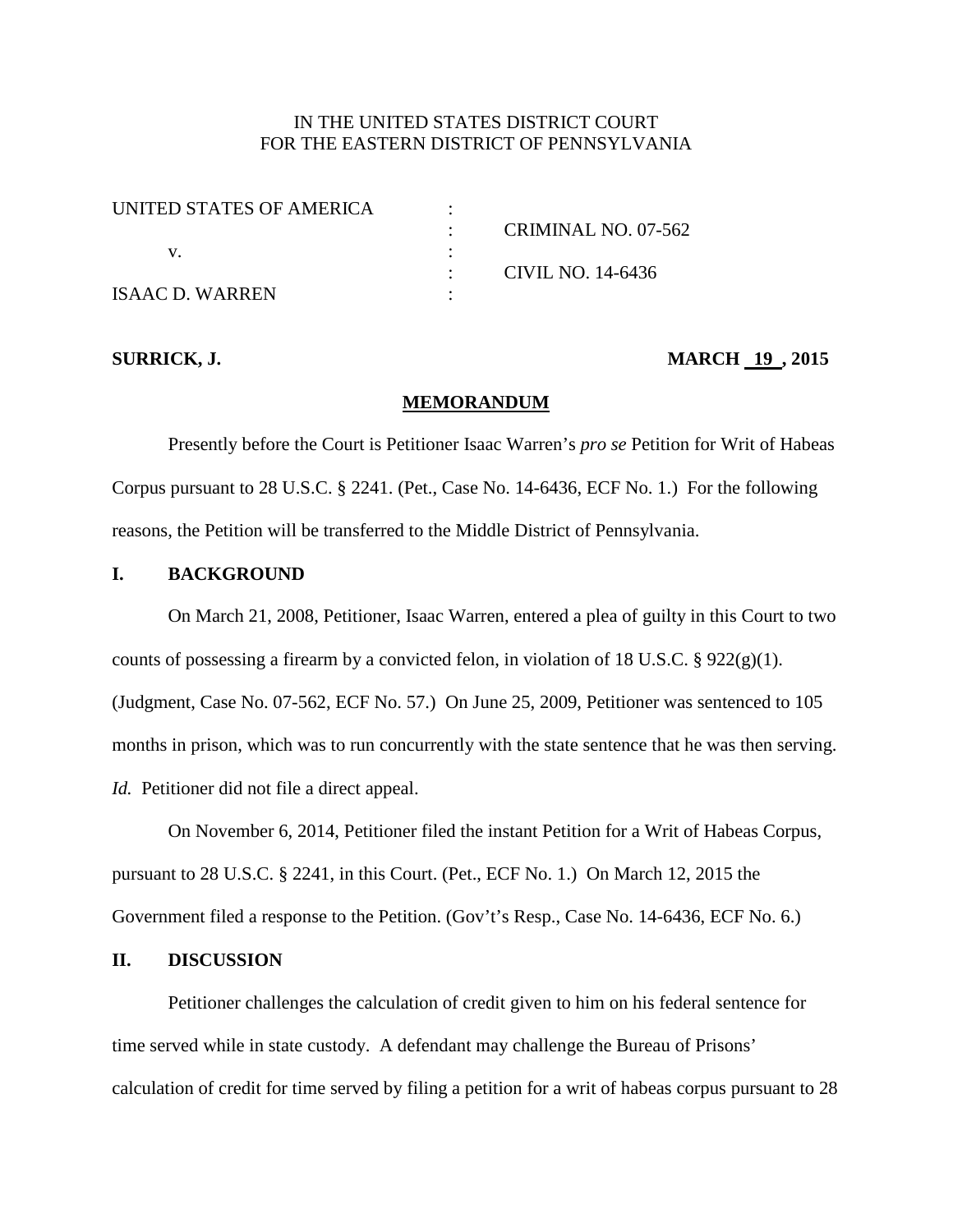U.S.C. § 2241. *Setser v. United States*, 132 S. Ct. 1463, 1473 (2012). The Government, however, argues that this Court lacks jurisdiction, and that the Petition should have been filed in the Middle District of Pennsylvania, not the Eastern District of Pennsylvania. We agree.

#### **A. The Petition Must be Filed in the District of Confinement.**

Section 2241(a) provides that "[w]rits of habeas corpus may be granted by the  $\dots$  district courts … within their respective jurisdictions." 28 U.S.C. § 2241(a). The Supreme Court established the district-of-confinement rule based upon the statutory language: "within their respective jurisdictions." *Rumsfeld v. Padilla*, 542 U.S. 426, 442-43 (2004). In *Rumsfeld*, the Supreme Court stated that "[t]he plain language of the habeas statute thus confirms the general rule that for core habeas petitions challenging present physical confinement, jurisdiction lies in only one district: the district of confinement." *Id.* at 443.

In this case, Warren improperly filed this habeas petition in the Eastern District of Pennsylvania. Warren is currently in custody at the State Correctional Institution at Huntington ("SCI Huntingdon"). That facility is located in the Middle District of Pennsylvania. Because the district of confinement in this case is the Middle District, the Eastern District is the improper venue under the district-of-confinement rule. *See Rumsfeld*, 542 U.S. at 432, 451 (holding the S.D.N.Y was improper venue when defendant was in custody in South Carolina); *Meyers v. Martinez*, 402 F. App'x 735, 735 (3d Cir. 2010) (affirming lower court's dismissal of habeas petition under § 2241 in the Eastern District of Pennsylvania, when petitioner was in custody in a correctional facility located in the Middle District of Pennsylvania).

### **B. Petition Will be Transferred to the Proper Venue.**

When a civil action is filed in an improper venue "the court shall, if it is in the interest of justice, transfer such action … to any other such court in which the action … could have been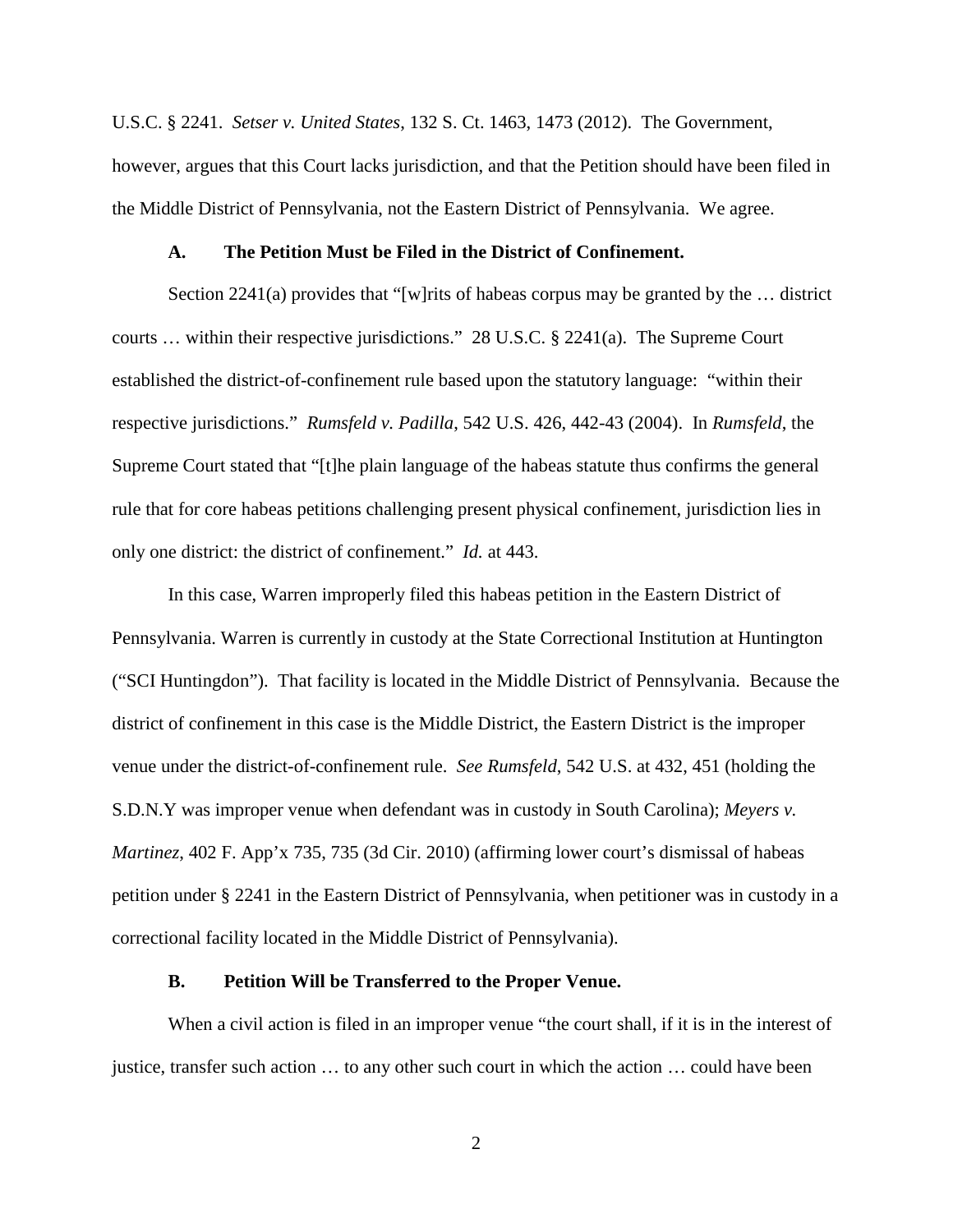brought at the time it was filed." *Banks v. Hollingsworth*, No. 00-230, 2013 WL 2245637, at \*1 (E.D. Pa. May 22, 2013) (quoting 28 U.S.C. § 1631).

Here, because the Eastern District is an improper venue, Warren's petition must either be dismissed or transferred. *Meyers*, 402 F. App'x at 735-36. The Government suggests that it should be dismissed. However, in the interest of justice, we will transfer Petitioner's habeas claim to the Middle District of Pennsylvania. Here, transferring the Petition to the proper district is more efficient than dismissing the claim and forcing Petitioner to re-file. *Cf*. *Meyers*, 402 F. App'x at 736 (noting that the district court dismissed the claim, as opposed to transferring it, because the defendant had a similar petition pending in the correct district).

# **III. CONCLUSION**

For these reasons, the Petition will be transferred to the Middle District of Pennsylvania. An appropriate Order follows.

# **BY THE COURT:**

 $CS/H$ 

**\_\_\_\_\_\_\_\_\_\_\_\_\_\_\_\_\_\_\_\_\_\_\_\_\_\_ R. BARCLAY SURRICK, J.**